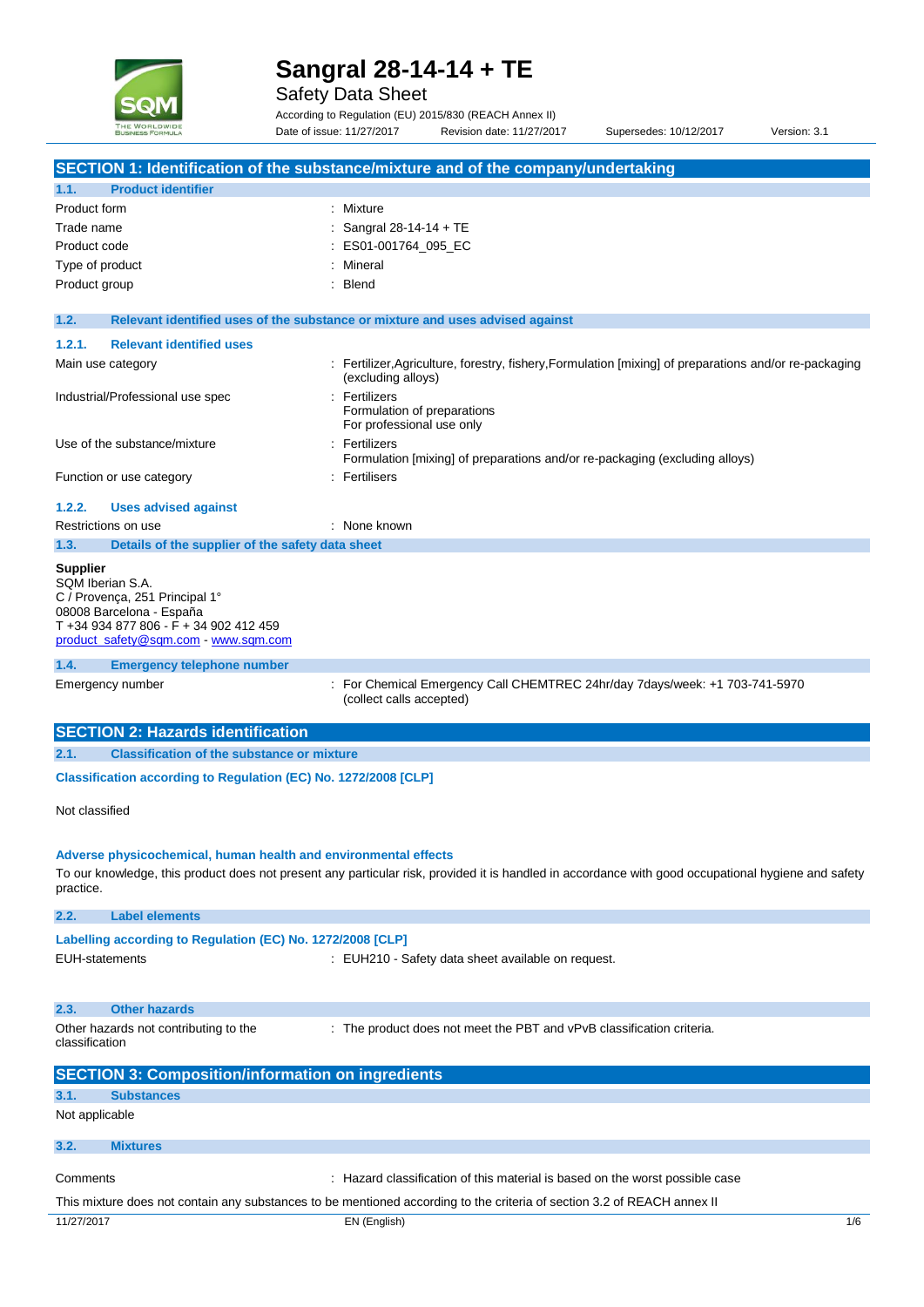Safety Data Sheet

According to Regulation (EU) 2015/830 (REACH Annex II)

| <b>SECTION 4: First aid measures</b>                                                                                                                  |                                                                                                                                                                                      |
|-------------------------------------------------------------------------------------------------------------------------------------------------------|--------------------------------------------------------------------------------------------------------------------------------------------------------------------------------------|
| <b>Description of first aid measures</b><br>4.1.                                                                                                      |                                                                                                                                                                                      |
| First-aid measures general                                                                                                                            | Call a poison center or a doctor if you feel unwell. In all cases of doubt, or when symptoms                                                                                         |
| First-aid measures after inhalation                                                                                                                   | persist, seek medical attention. Never give anything by mouth to an unconscious person.<br>Remove person to fresh air and keep comfortable for breathing.                            |
| First-aid measures after skin contact                                                                                                                 | Wash skin with plenty of water.                                                                                                                                                      |
| First-aid measures after eye contact<br>Rinse eyes with water as a precaution. Remove contact lenses, if present and easy to do.<br>Continue rinsing. |                                                                                                                                                                                      |
| First-aid measures after ingestion                                                                                                                    | Rinse mouth out with water. Call a poison center or a doctor if you feel unwell.                                                                                                     |
| 4.2.<br>Most important symptoms and effects, both acute and delayed                                                                                   |                                                                                                                                                                                      |
| Symptoms/effects                                                                                                                                      | Not expected to present a significant hazard under anticipated conditions of normal use.                                                                                             |
| Symptoms/effects after inhalation                                                                                                                     | Dust of the product, if present, may cause respiratory irritation after an excessive inhalation<br>exposure.                                                                         |
| Symptoms/effects after skin contact                                                                                                                   | May cause skin irritation.                                                                                                                                                           |
| Symptoms/effects after eye contact                                                                                                                    | May cause eye irritation.                                                                                                                                                            |
| 4.3.                                                                                                                                                  | Indication of any immediate medical attention and special treatment needed                                                                                                           |
| Treat symptomatically.                                                                                                                                |                                                                                                                                                                                      |
| <b>SECTION 5: Firefighting measures</b>                                                                                                               |                                                                                                                                                                                      |
| 5.1.<br><b>Extinguishing media</b>                                                                                                                    |                                                                                                                                                                                      |
| Suitable extinguishing media                                                                                                                          | : use any suitable mean for extinguishing surrounding fire. Spray water for small fires. For large<br>fires flood with abundant water.                                               |
| Unsuitable extinguishing media                                                                                                                        | : None known. Use extinguishing media appropriate for surrounding fire.                                                                                                              |
| 5.2.<br>Special hazards arising from the substance or mixture                                                                                         |                                                                                                                                                                                      |
| Fire hazard                                                                                                                                           | Not classified as flammable according to EC criteria, but may present a risk in the event of a<br>fire.                                                                              |
| Hazardous decomposition products in case of<br>fire                                                                                                   | : Toxic fumes may be released.                                                                                                                                                       |
| 5.3.<br><b>Advice for firefighters</b>                                                                                                                |                                                                                                                                                                                      |
| Protection during firefighting                                                                                                                        | Do not attempt to take action without suitable protective equipment. Self-contained breathing<br>apparatus. Complete protective clothing.                                            |
| <b>SECTION 6: Accidental release measures</b>                                                                                                         |                                                                                                                                                                                      |
| Personal precautions, protective equipment and emergency procedures<br>6.1.                                                                           |                                                                                                                                                                                      |
| General measures                                                                                                                                      | : No open flames. No smoking.                                                                                                                                                        |
| 6.1.1.<br>For non-emergency personnel                                                                                                                 |                                                                                                                                                                                      |
| Emergency procedures                                                                                                                                  | : Ventilate spillage area.                                                                                                                                                           |
| 6.1.2.<br>For emergency responders                                                                                                                    |                                                                                                                                                                                      |
| Protective equipment                                                                                                                                  | Do not attempt to take action without suitable protective equipment. For further information<br>refer to section 8: "Exposure controls/personal protection".                         |
| 6.2.<br><b>Environmental precautions</b>                                                                                                              |                                                                                                                                                                                      |
| Do not allow into drains or water courses. Notify authorities if liquid enters sewers or public waters.                                               |                                                                                                                                                                                      |
| 6.3.<br>Methods and material for containment and cleaning up                                                                                          |                                                                                                                                                                                      |
| Methods for cleaning up                                                                                                                               | : Do not absorb in saw-dust or other combustible absorbents. Mechanically recover the product.<br>Notify authorities if product enters sewers or public waters.                      |
| Other information                                                                                                                                     | Dispose of materials or solid residues at an authorized site.                                                                                                                        |
| 6.4.<br><b>Reference to other sections</b>                                                                                                            |                                                                                                                                                                                      |
| For further information refer to section 13.                                                                                                          |                                                                                                                                                                                      |
| <b>SECTION 7: Handling and storage</b>                                                                                                                |                                                                                                                                                                                      |
| 7.1.<br><b>Precautions for safe handling</b>                                                                                                          |                                                                                                                                                                                      |
| Precautions for safe handling                                                                                                                         | : Ensure good ventilation of the work station. Wear personal protective equipment. Keep away<br>from heat, hot surfaces, sparks, open flames and other ignition sources. No smoking. |
| Hygiene measures                                                                                                                                      | Do not eat, drink or smoke when using this product. Always wash hands after handling the<br>product.                                                                                 |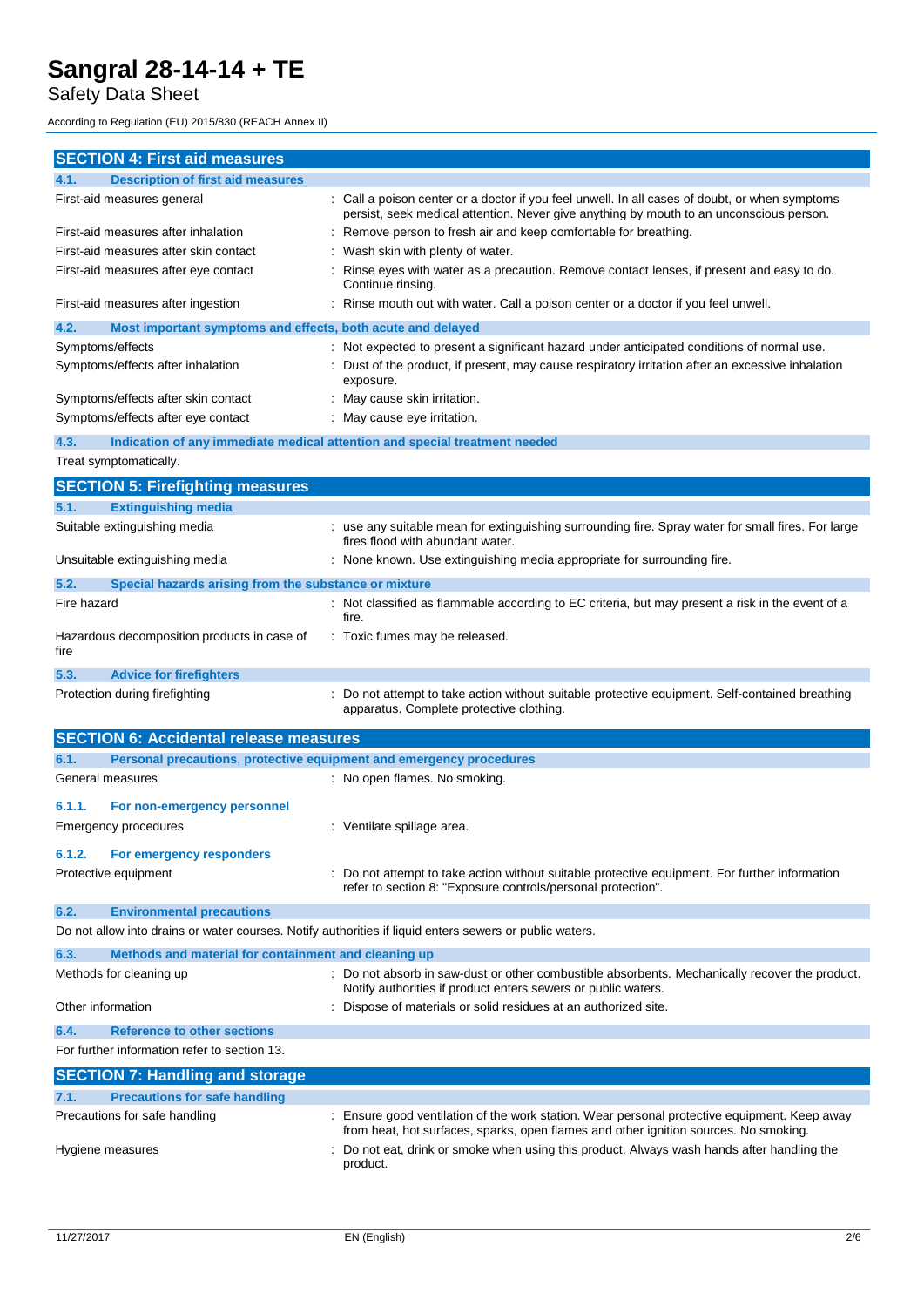# Safety Data Sheet

According to Regulation (EU) 2015/830 (REACH Annex II)

| 7.2.         | Conditions for safe storage, including any incompatibilities |  |                                                                                                                                                                                                                                  |  |  |
|--------------|--------------------------------------------------------------|--|----------------------------------------------------------------------------------------------------------------------------------------------------------------------------------------------------------------------------------|--|--|
|              | Storage conditions                                           |  | Keep only in the original container in a cool, well ventilated place away from : Reducing agents,<br>Flammable or combustible materials. Keep container closed when not in use. Store in a well-<br>ventilated place. Keep cool. |  |  |
|              | Incompatible materials                                       |  | Flammable or combustible materials, reducing materials. Strong acids.                                                                                                                                                            |  |  |
|              | Information on mixed storage                                 |  | : Do not store with: combustible materials.                                                                                                                                                                                      |  |  |
| 7.3.         | Specific end use(s)                                          |  |                                                                                                                                                                                                                                  |  |  |
| Fertilizers. |                                                              |  |                                                                                                                                                                                                                                  |  |  |

# **SECTION 8: Exposure controls/personal protection**

## **8.1. Control parameters**

| Sangral $28-14-14 + TE$              |                            |  |  |
|--------------------------------------|----------------------------|--|--|
| DNEL/DMEL (Workers)                  |                            |  |  |
| Long-term - systemic effects, dermal | 27456 mg/kg bodyweight/day |  |  |
|                                      |                            |  |  |

# **8.2. Exposure controls**

### **Appropriate engineering controls:**

Ensure good ventilation of the work station. Effective contaminant extraction. Training staff on good practice.

### **Hand protection:**

Protective gloves

### **Eye protection:**

Safety glasses

#### **Skin and body protection:**

Wear suitable protective clothing

### **Respiratory protection:**

In case of insufficient ventilation, wear suitable respiratory equipment

### **Environmental exposure controls:**

Do not allow to enter drains or water courses.

| <b>SECTION 9: Physical and chemical properties</b>            |                     |  |  |  |
|---------------------------------------------------------------|---------------------|--|--|--|
| Information on basic physical and chemical properties<br>9.1. |                     |  |  |  |
| Physical state                                                | : Solid             |  |  |  |
| Appearance                                                    | Crystalline powder. |  |  |  |
| Colour                                                        | $:$ red.            |  |  |  |
| Odour                                                         | odourless.          |  |  |  |
| Odour threshold                                               | Not applicable      |  |  |  |
| рH                                                            | No data available   |  |  |  |
| Relative evaporation rate (butylacetate=1)                    | : Not applicable    |  |  |  |
| Melting point                                                 | No data available   |  |  |  |
| Freezing point                                                | Not applicable      |  |  |  |
| Boiling point                                                 | No data available   |  |  |  |
| Flash point                                                   | Not applicable      |  |  |  |
| Auto-ignition temperature                                     | Not applicable      |  |  |  |
| Decomposition temperature                                     | No data available   |  |  |  |
| Flammability (solid, gas)                                     | Non flammable       |  |  |  |
| Vapour pressure                                               | Not applicable      |  |  |  |
| Vapour pressure at 50 °C                                      | Not applicable      |  |  |  |
| Relative vapour density at 20 °C                              | Not applicable      |  |  |  |
| Relative density                                              | Not applicable      |  |  |  |
| Solubility                                                    | Soluble in water.   |  |  |  |
| Log Pow                                                       | No data available   |  |  |  |
| Viscosity, kinematic                                          | Not applicable      |  |  |  |
| Viscosity, dynamic                                            | Not applicable.     |  |  |  |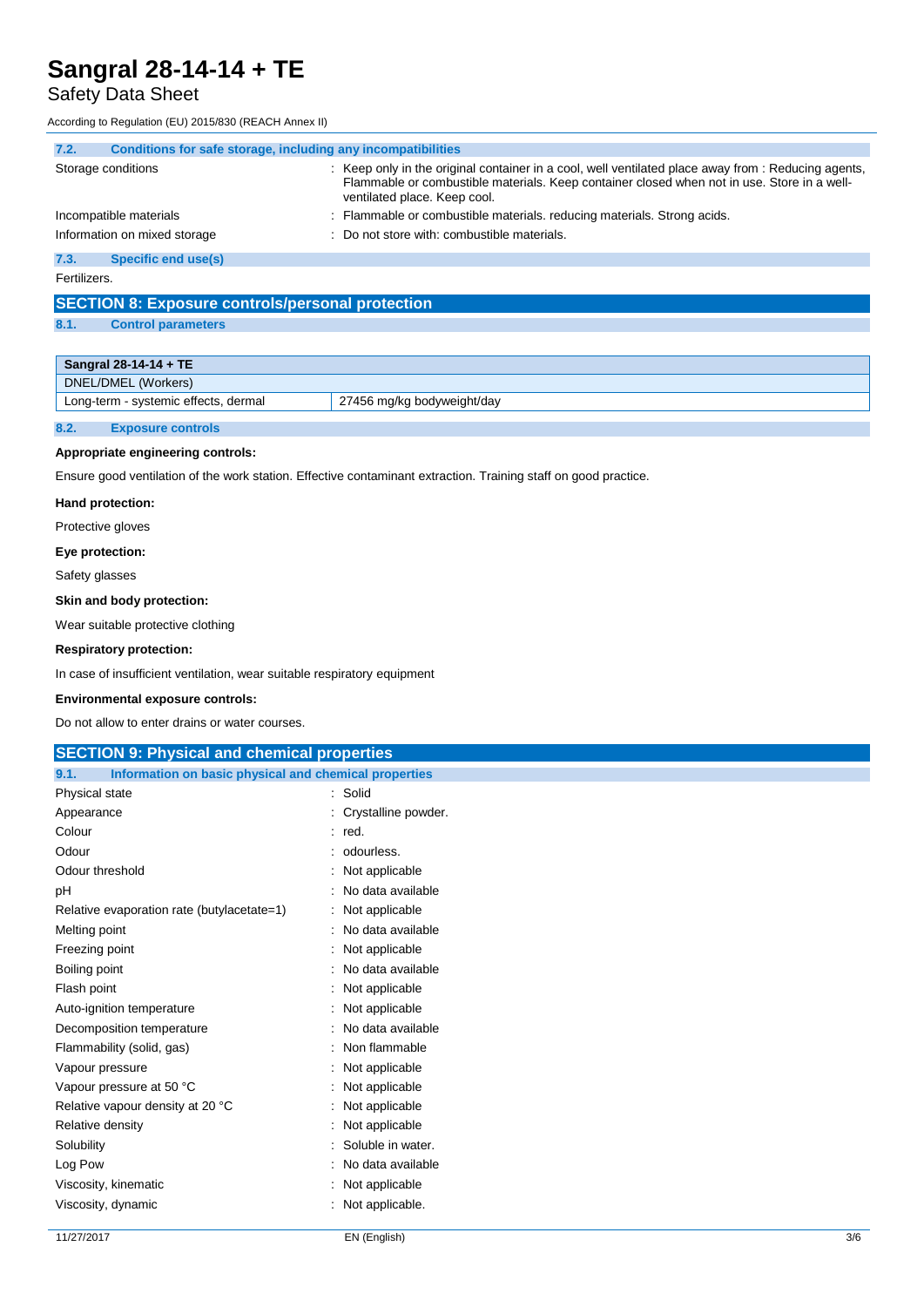# Safety Data Sheet

According to Regulation (EU) 2015/830 (REACH Annex II)

| <b>Explosive properties</b>         | : Not explosive. |
|-------------------------------------|------------------|
| Oxidising properties                | : Non oxidizing. |
| Explosive limits                    | : Not applicable |
| 9.2.<br><b>Other information</b>    |                  |
| No additional information available |                  |
|                                     |                  |

# **SECTION 10: Stability and reactivity**

## **10.1. Reactivity**

The product is non-reactive under normal conditions of use, storage and transport.

## **10.2. Chemical stability**

Stable under normal conditions.

## **10.3. Possibility of hazardous reactions**

No dangerous reactions known under normal conditions of use.

### **10.4. Conditions to avoid**

Avoid contact with flames or sparks. Eliminate all sources of ignition.

## **10.5. Incompatible materials**

Combustible under specific conditions. Flammable materials. Reducing agents. Strong acids.

### **10.6. Hazardous decomposition products**

Thermal decomposition may produce : Nitrogen oxides. Nitrites. Phosphorus oxides. Potassium oxides. Sulphur oxides. Under normal conditions of storage and use, hazardous decomposition products should not be produced.

## **SECTION 11: Toxicological information**

| 11.1.<br>Information on toxicological effects |                  |
|-----------------------------------------------|------------------|
| Acute toxicity (oral)                         | : Not classified |
| Acute toxicity (dermal)                       | Not classified   |
| Acute toxicity (inhalation)                   | Not classified   |
| Skin corrosion/irritation                     | : Not classified |
| Serious eye damage/irritation                 | : Not classified |
| Respiratory or skin sensitisation             | Not classified   |
| Germ cell mutagenicity                        | Not classified   |
| Carcinogenicity                               | : Not classified |
| Reproductive toxicity                         | : Not classified |
| STOT-single exposure                          | : Not classified |
| STOT-repeated exposure                        | : Not classified |
| Aspiration hazard                             | : Not classified |

| <b>SECTION 12: Ecological information</b> |                                                                                                                            |
|-------------------------------------------|----------------------------------------------------------------------------------------------------------------------------|
| 12.1.<br><b>Toxicity</b>                  |                                                                                                                            |
| Ecology - general                         | : The product is not considered harmful to aquatic organisms nor to cause long-term adverse<br>effects in the environment. |
| Acute aquatic toxicity                    | : Not classified                                                                                                           |
| Chronic aquatic toxicity                  | : Not classified                                                                                                           |

| 12.2.<br><b>Not persistant</b>            |                                                                  |  |  |  |
|-------------------------------------------|------------------------------------------------------------------|--|--|--|
| Sangral 28-14-14 + TE                     |                                                                  |  |  |  |
| Not persistant                            | Contains no substances known to be hazardous to the environment. |  |  |  |
| 12.3.<br><b>Bioaccumulative potential</b> |                                                                  |  |  |  |
| Sangral 28-14-14 + TE                     |                                                                  |  |  |  |
| Bioaccumulative potential                 | Low bioaccumulation potential.                                   |  |  |  |
| 12.4.<br><b>Mobility in soil</b>          |                                                                  |  |  |  |
| Sangral 28-14-14 + TE                     |                                                                  |  |  |  |
| Ecology - soil                            | Expected to be highly mobile in soil.                            |  |  |  |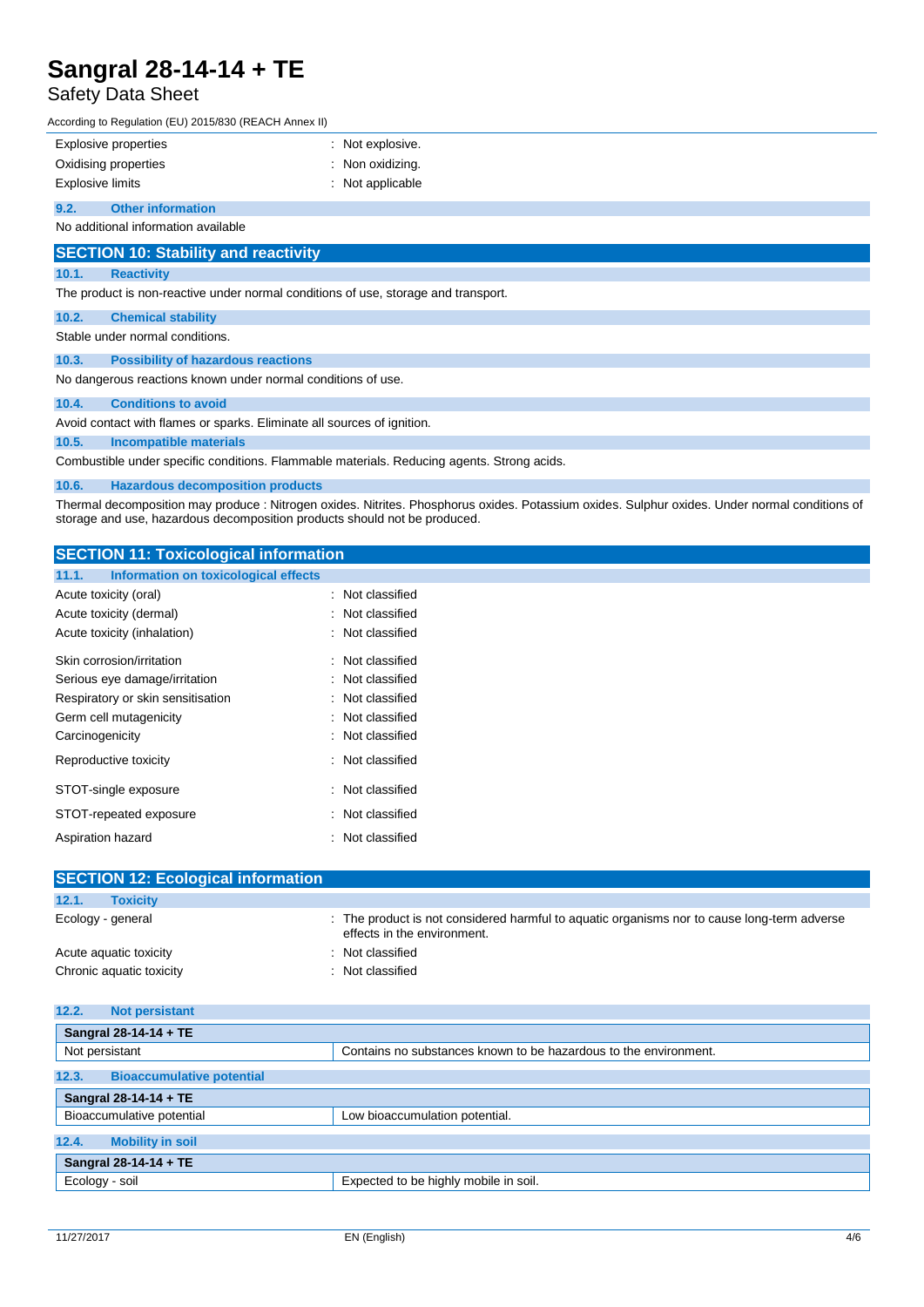# Safety Data Sheet

According to Regulation (EU) 2015/830 (REACH Annex II)

| <b>Results of PBT and vPvB assessment</b><br>12.5. |                                                                                                            |
|----------------------------------------------------|------------------------------------------------------------------------------------------------------------|
| No additional information available                |                                                                                                            |
| Other adverse effects<br>12.6.                     |                                                                                                            |
| Other adverse effects                              | : May cause eutrophication at very low concentration.                                                      |
| <b>SECTION 13: Disposal considerations</b>         |                                                                                                            |
| <b>Waste treatment methods</b><br>13.1.            |                                                                                                            |
| Regional legislation (waste)                       | : Dispose in a safe manner in accordance with local/national regulations.                                  |
| Waste treatment methods                            | : Dispose of contents/container in accordance with licensed collector's sorting instructions.              |
| Sewage disposal recommendations                    | : Do not allow into drains or water courses. Do not allow material to contaminate surface water<br>system. |
| Additional information                             | : Do not allow into drains or water courses. Do not allow material to contaminate surface water            |

system.

# **SECTION 14: Transport information**

In accordance with ADR / RID / IMDG / IATA / ADN

| <b>ADR</b>                                 | <b>IMDG</b>    | <b>IATA</b>    | <b>ADN</b>     | <b>RID</b>     |  |
|--------------------------------------------|----------------|----------------|----------------|----------------|--|
| 14.1.<br><b>UN number</b>                  |                |                |                |                |  |
| Not applicable                             | Not applicable | Not applicable | Not applicable | Not applicable |  |
| 14.2.<br><b>UN proper shipping name</b>    |                |                |                |                |  |
| Not applicable                             | Not applicable | Not applicable | Not applicable | Not applicable |  |
| <b>Transport hazard class(es)</b><br>14.3. |                |                |                |                |  |
| Not applicable                             | Not applicable | Not applicable | Not applicable | Not applicable |  |
| 14.4.<br><b>Packing group</b>              |                |                |                |                |  |
| Not applicable                             | Not applicable | Not applicable | Not applicable | Not applicable |  |
| <b>Environmental hazards</b><br>14.5.      |                |                |                |                |  |
| Not applicable                             | Not applicable | Not applicable | Not applicable | Not applicable |  |
| No supplementary information available     |                |                |                |                |  |

### **14.6. Special precautions for user**

### **- Overland transport**

Not applicable

### **- Transport by sea**

Not applicable

#### **- Air transport**

Not applicable

#### **- Inland waterway transport**

Not applicable

#### **- Rail transport**

Not applicable

**14.7. Transport in bulk according to Annex II of Marpol and the IBC Code** IBC code : Not applicable.

### **SECTION 15: Regulatory information**

**15.1. Safety, health and environmental regulations/legislation specific for the substance or mixture**

## **15.1.1. EU-Regulations**

Contains no REACH substances with Annex XVII restrictions Contains a substance on the REACH candidate list in concentration ≥ 0.1% or with a lower specific limit: Boric acid (EC 233-139-2, CAS 10043-35-3) Contains no REACH Annex XIV substances

### **15.1.2. National regulations**

No additional information available